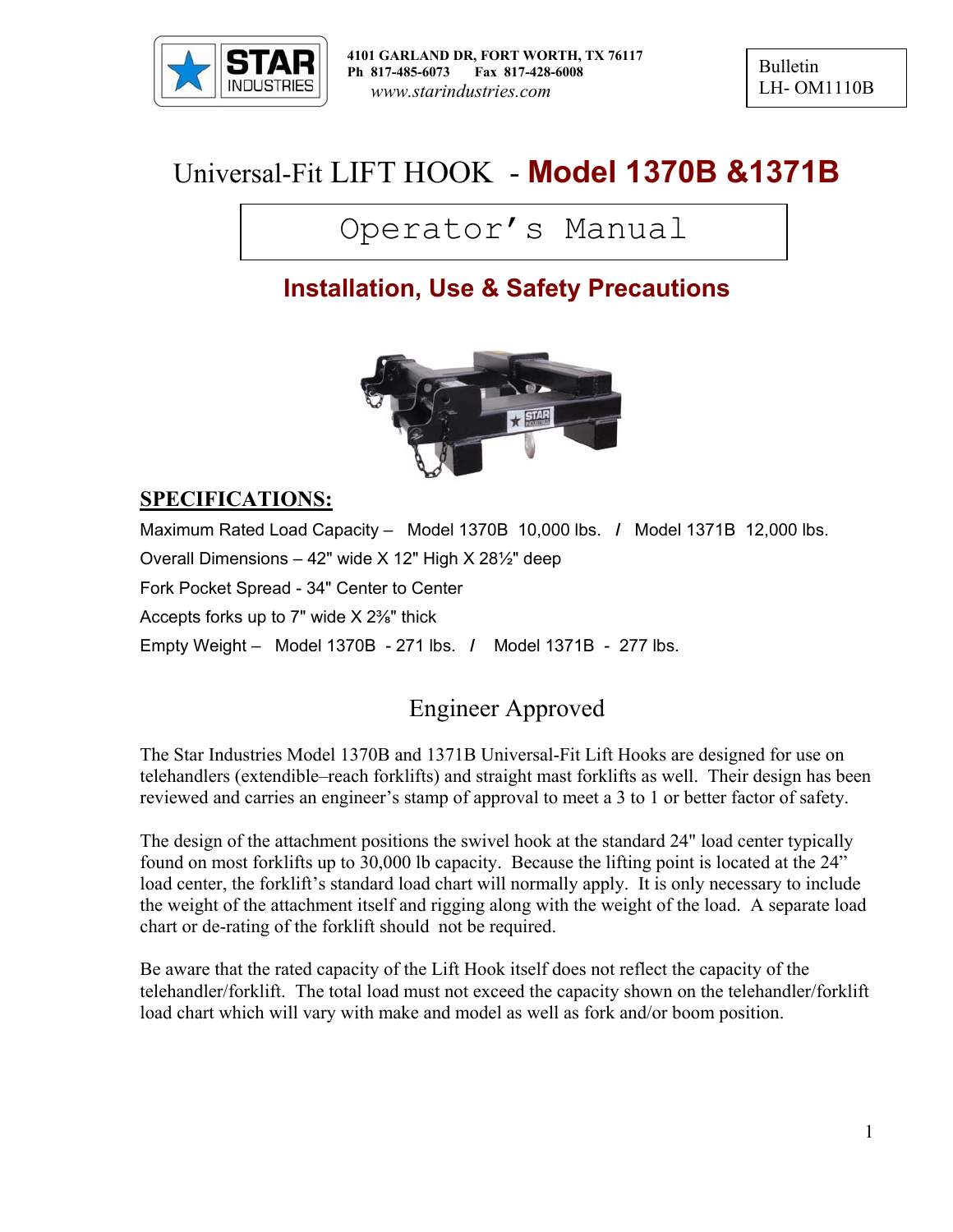#### **Use it With Confidence:**

Star Industries has been manufacturing forklift attachments for approximately 25 years and has earned an excellent safety record. In addition, Star attachments have proven themselves repeatedly on all types of jobs all over the United States as well as in Canada, Mexico and South America.

Please be aware that the information contained in this manual is intended as a guide and does not replace the need for the user to know, understand, and observe all applicable company, local, state, and federal safety codes and/or requirements. In addition, any relevant safety requirements or recommendations contained in the forklift operator's manual must be observed.

## **Before Use:**

Make sure the operator is well qualified to operate the specific forklift model to be used, has read and understands this manual and has reviewed the forklift operator's manual for any additional requirements, limitations, restrictions, or additional safety procedures prescribed by the forklift manufacturer. The forklift operator must also be properly certified under OSHA requirements to operate the forklift to be used.

Inspect the Lift Hook to make sure it is in good condition. There must not be any broken welds, deformation of the steel tube or other component, nor any cracks in the steel. Inspect the swivel hook and shackle to make sure they are complete, are in good condition, and that shackle anchor screw pin is screwed in tight. Make sure the operator's manual is in its storage tube. Inspect to make sure the fork retaining pins are present and attached to their retaining chains and that the pins and attachment plates are in good condition. Make sure the hair pins used to secure the fork retaining pins are present and in good condition. Check that all decals are in place and legible. The following decals are required: "Empty Weight", "Caution", and "Rated Lift Capacity". Replacement decals are available from a Star dealer. If any defects, missing components, or damage are found discontinue use until corrections or a safety assessment can be made by qualified personnel.

Make sure personnel involved understand any hand signals that will be required and all involved personnel understand what will be required of them.

Make sure the travel path is clear of obstructions and that adequate clearance will be maintained from all power lines.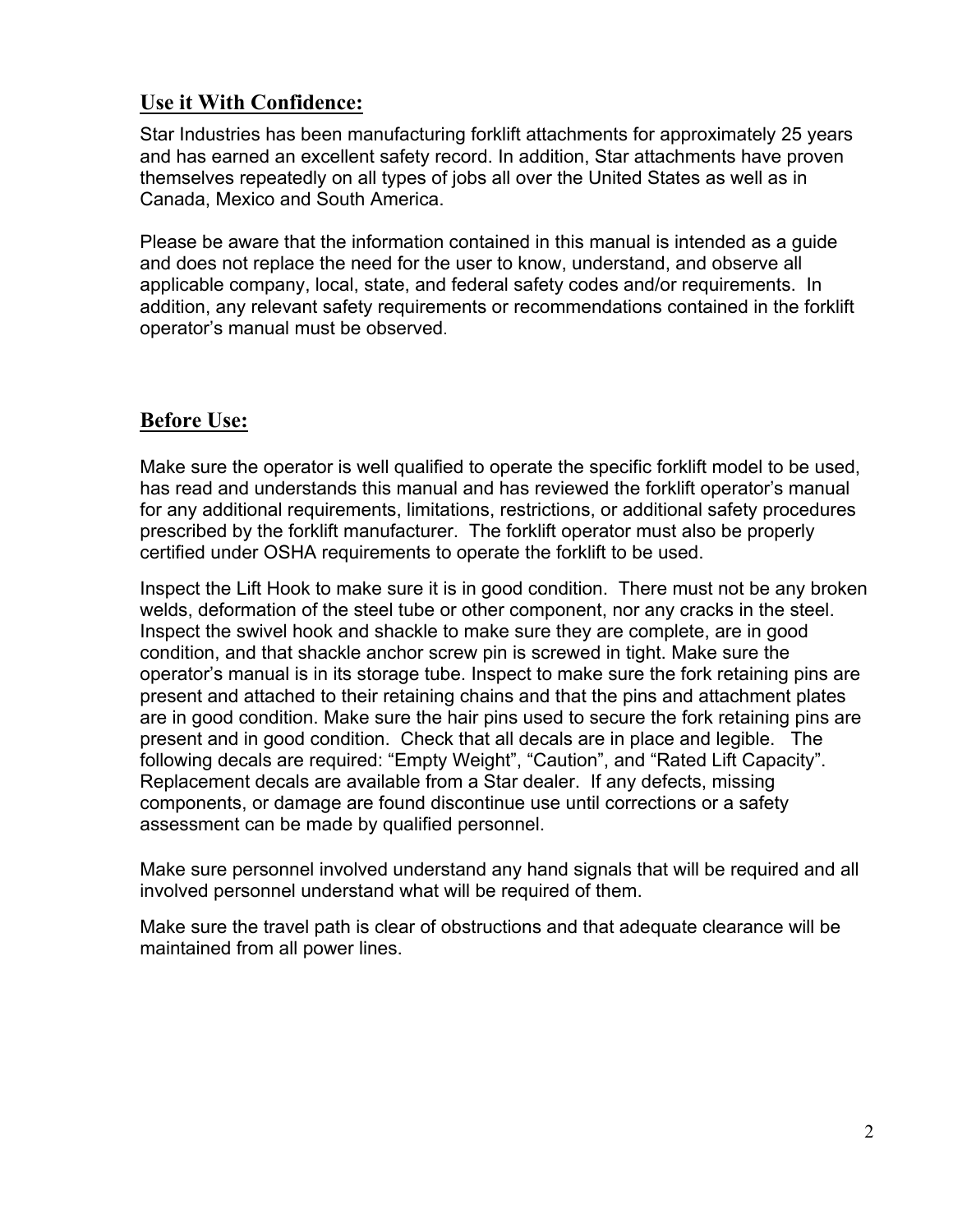## **Caution:**

- 1) Risks are high for serious injury or death when working around suspended loads. The operator must avoid carrying the load over people and when loads are suspended all non essential personnel must remain clear of the "fall zone" (the area in which it is reasonably foreseeable that suspended material could fall in the event of an accident.) No personnel should ever be directly under the load.
- 2) Do not allow anyone to ride on the lift hook nor on the load being carried.
- 3) Do not make any repairs or modifications to the lift hook without written authorization from the manufacturer. Replacement of hooks, shackles, decals and hair-pins does not require authorization.

#### **Installation:**

The Universal-Fit Lift Hook is installed on the forklift by inserting both forks fully into the fork pockets so that the rear of the Lift Hook is against the back of the fork. The fork retaining pins are then installed through the retaining plates and behind the heel of the forks and are secured with hair pins. This locks the Lift Hook to the forks to prevent it from sliding off the forks.

## **Rated Capacities:**

The rated capacity as shown in specifications also appears on the Lift Hook decal. Be aware that these capacities are for the Lift Hook itself and do not in any way reflect the capacity of the forklift. Refer to the forklift operator's manual and/or load chart for capacity ratings and any limitations or restrictions when using this type of attachment. Remember the weight of the Lift Hook and all load suspension rigging must be included with the weight of the load to determine total weight being lifted. If there is any question as to the forklift's lifting capacities when using this attachment, contact the forklift manufacturer for clarification.

In addition, never exceed the rated capacities of the Lift Hook except for purpose of a test and then do not exceed 125% of its rated capacity. Never exceed the capacity of the forklift. Make sure also that the load rating for slings, chains, or straps used with the Lift Hook are equal to or exceed the rating of both the forklift and Lift Hook, if not; always limit the load to the lowest rated part of the lifting system.

The swivel hook is located 24" from the back of the Lift Hook frame. This puts the hook at the same location at which most forklifts are rated – 24" load center. This means that the standard forklift load charts are applicable. Just remember to include the weight of the lift hook. and the weight of the rigging in with the weight of the load. Please keep aware that forklift rated load capacities will vary with boom/mast position. When forks are elevated the rated lift capacity will frequently be decreased and likewise on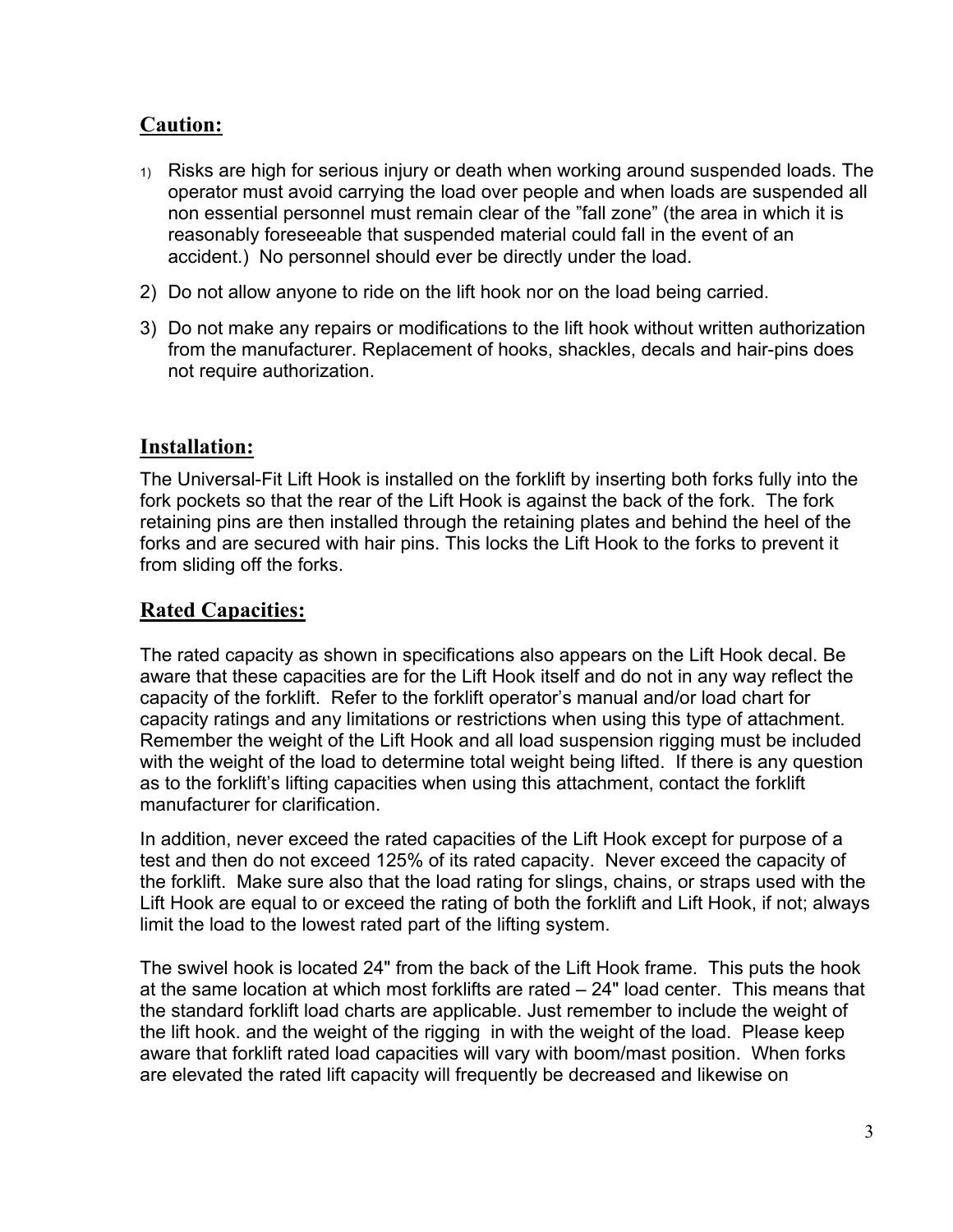extendable reach forklifts when the boom is extended the rated capacity will be decreased.

#### **Use**

When using the Lift Hook the forklift forks must remain level or the tips tilted slightly upward. **The Lift Hook is designed for vertical lift only and must not be used to pull a load.** When lifting a load, the area below the lift should be clear of personnel. All personnel must maintain a safe distance away from danger area should a failure occur.

#### **Safety Precautions:**

- 1. Before elevating the load, make sure the forklift mast or boom is level (vertical) - not leaning to the right or left. Do not use the Lift Hook when operating on a side slope.
- 2. Before the load is raised make sure slings, chains, or straps are properly secured and are not twisted around each other or entangled.
- 3. The load must be picked up so that it is equally balanced and hangs level.
- 4. When lifting a load, guard against shock loading by taking up the slack in slings or straps slowly. Prevent jerking at the beginning of the lift, and accelerate or decelerate slowly.
- 5. Do not use the Lift Hook to drag or pull a load.
- 6. Do not leave suspended loads unattended.
- 7. Take care that the load does not swing or come in contact with an obstruction.
- 8. Keep all personnel clear while the load is being raised, moved, or lowered. Forklift operator should be watchful of the load at all times, especially when it is in motion.
- 9. Never allow more than one person to give signals to the forklift operator except to warn of a hazardous situation.
- 10. Never raise or carry the load higher than necessary.
- 11. Never allow anyone to work under a suspended load.
- 12. Never exceed rated capacity of any part of the lifting system.